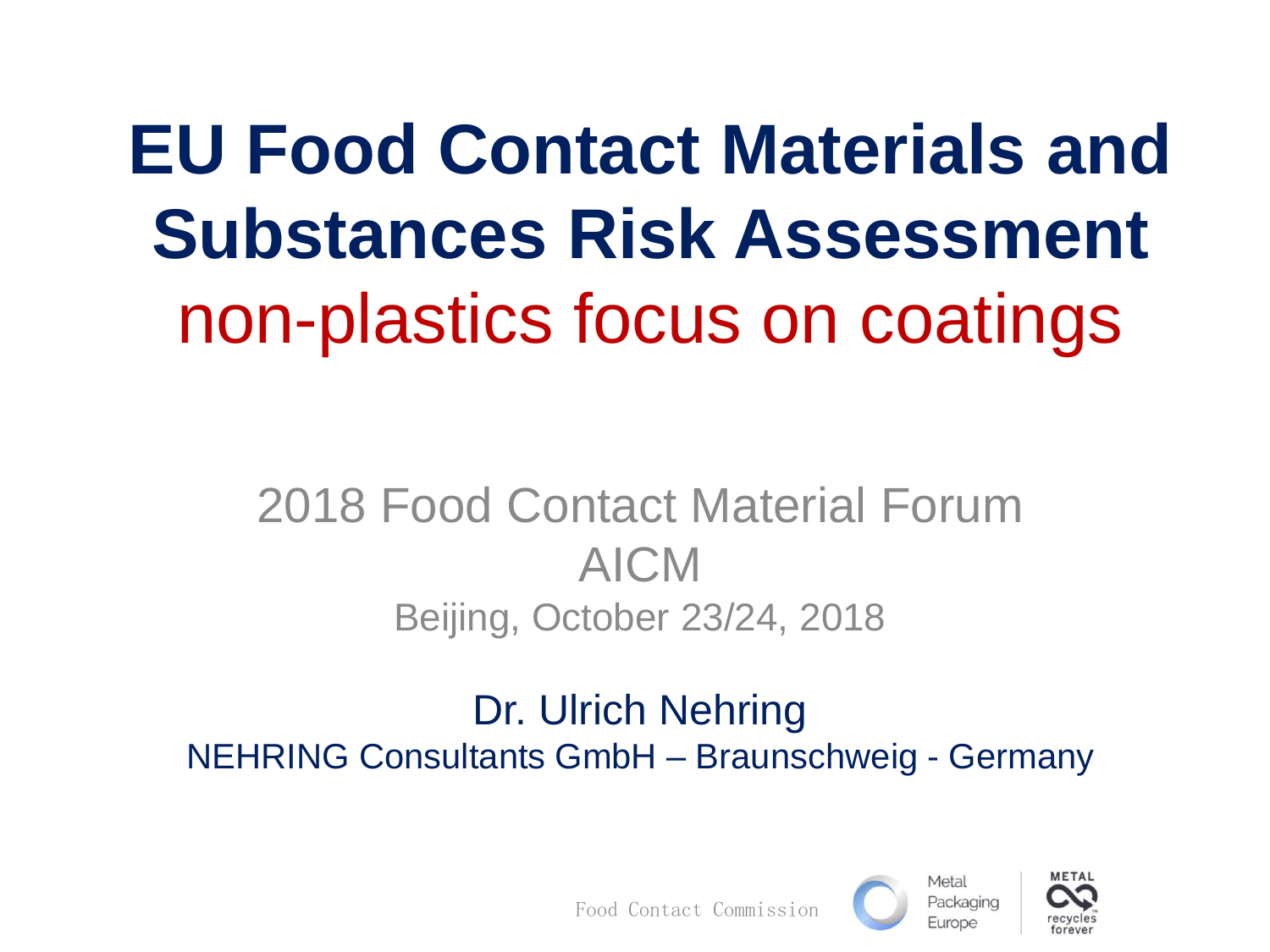## **EU Legislation**

 Regulation (EC) No. 1935/2004 (Framework) Regulation (EC) No. 2023/2006 (GMP)



Specific Directives and Regulations on Food Contact Materials e.g. Regulation (EU) No. 10/2011 on Plastic Materials and Articles intended to come into Contact with Foodstuffs

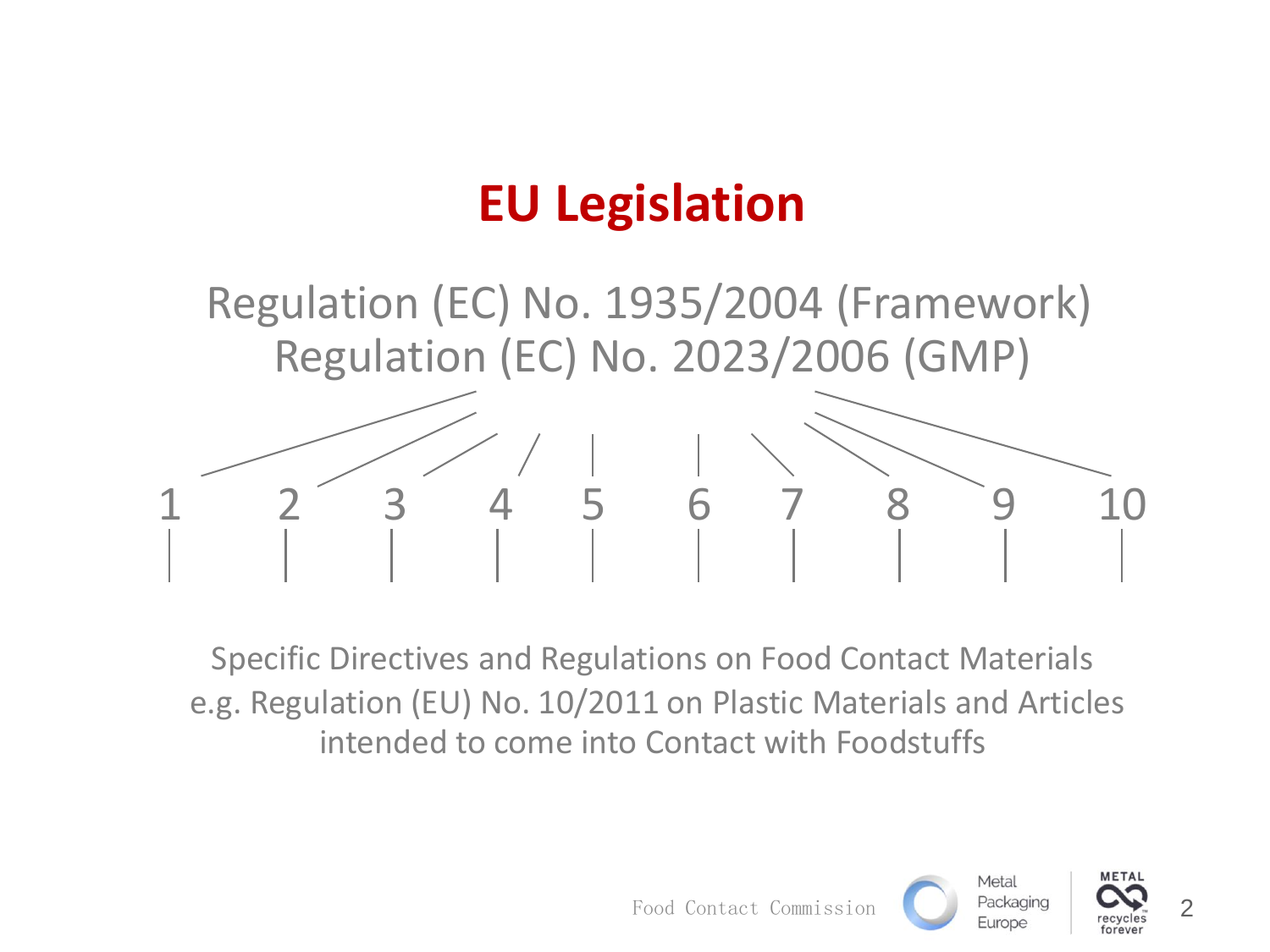#### **Current status of legal measures for specific food contact materials according to Regulation (EC) No. 1935/2004**

| <b>Material</b>                  | <b>Status</b>         |                   |
|----------------------------------|-----------------------|-------------------|
| Active and intelligent materials | REG (EC) No. 450/2009 | $\S$              |
| <b>Adhesives</b>                 | no actvity            | $\bf{0}$          |
| Ceramics                         | Directive 84/500/EEC  | $\S$              |
| Cork                             | <b>CoE</b>            | $\longrightarrow$ |
| Elastomers and rubber            | <b>CoE</b>            | $\longrightarrow$ |
| Glass                            | CoE                   | $\longrightarrow$ |
| Ion exchange resins              | CoE Res. AP (2004)3   | $\longrightarrow$ |
| <b>Metals and alloys</b>         | CoE CM/Res(2013)9     | $\longrightarrow$ |
| Paper and board                  | CoE Res. AP(2002)1    | $\longrightarrow$ |
| <b>Plastics</b>                  | REG (EU) No.10/2011   | $\S$              |
| Printing inks                    | no activity           | $\bf{0}$          |
| Cellulose                        | Directive 93/10/EEC   | $\S$              |
| <b>Silicones</b>                 | <b>CoE</b>            | $\longrightarrow$ |
| <b>Textils</b>                   | no activity           | $\bf{0}$          |
| <b>Coatings and lacquers</b>     | CoE Res. AP(2004)1    |                   |
| Solid paraffine and waxes        | no activity           | 0                 |

Metal

**METAL**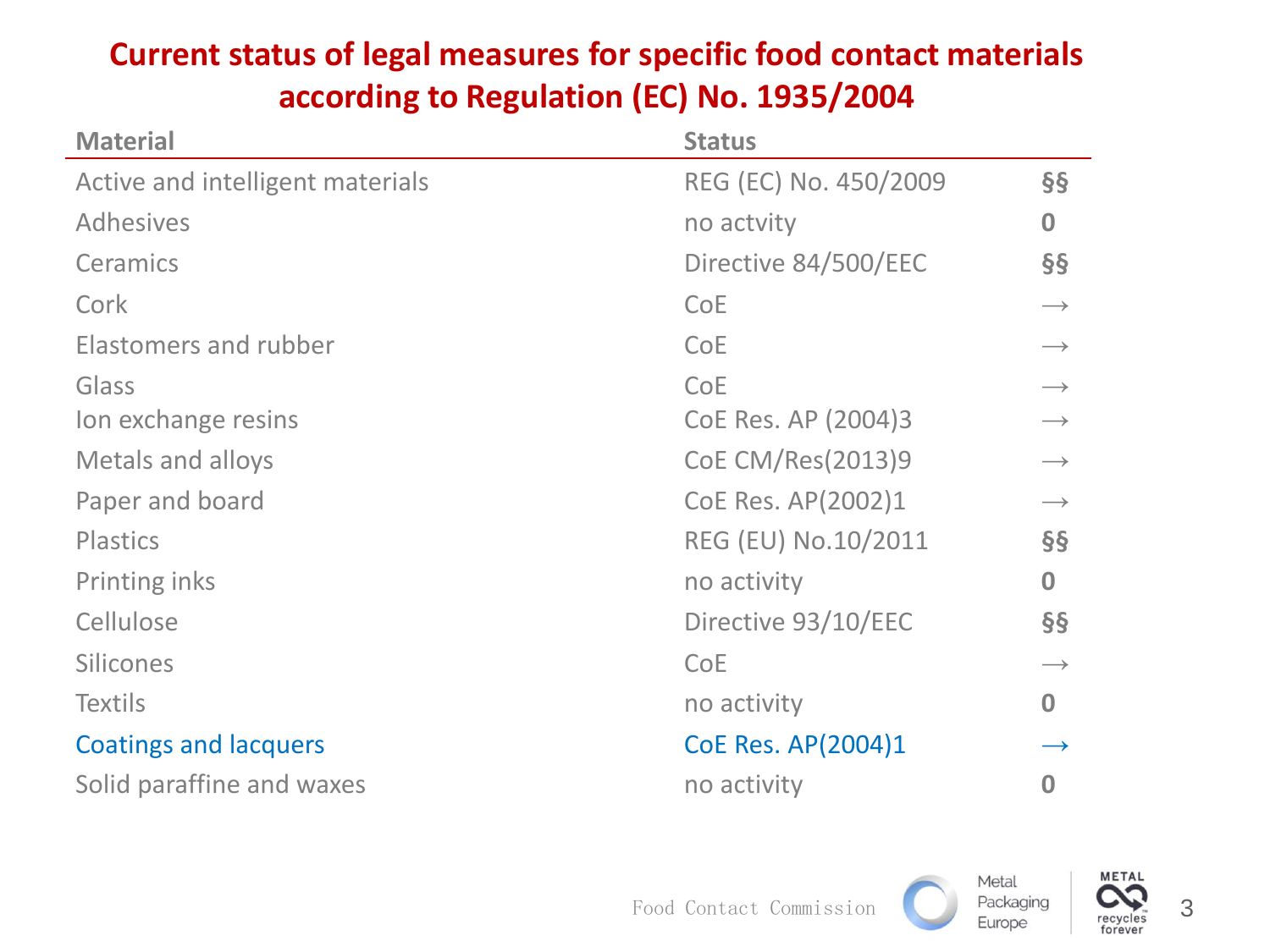## **Regulation (EC) No. 1935/2004**

#### *Article 3* **General requirements**

1. Materials and articles, including active and intelligent materials and articles, shall be manufactured in compliance with good manufacturing practice so that, under normal or foreseeable conditions of use, they do not transfer their constituents to food in quantities which could:

#### (a) endanger human health;

or

(b) bring about an unacceptable change in the composition of the food;

or

#### (c) bring about a deterioration in the organoleptic characteristics thereof.

2. The labelling, advertising and presentation of a material or article shall not mislead the consumers.



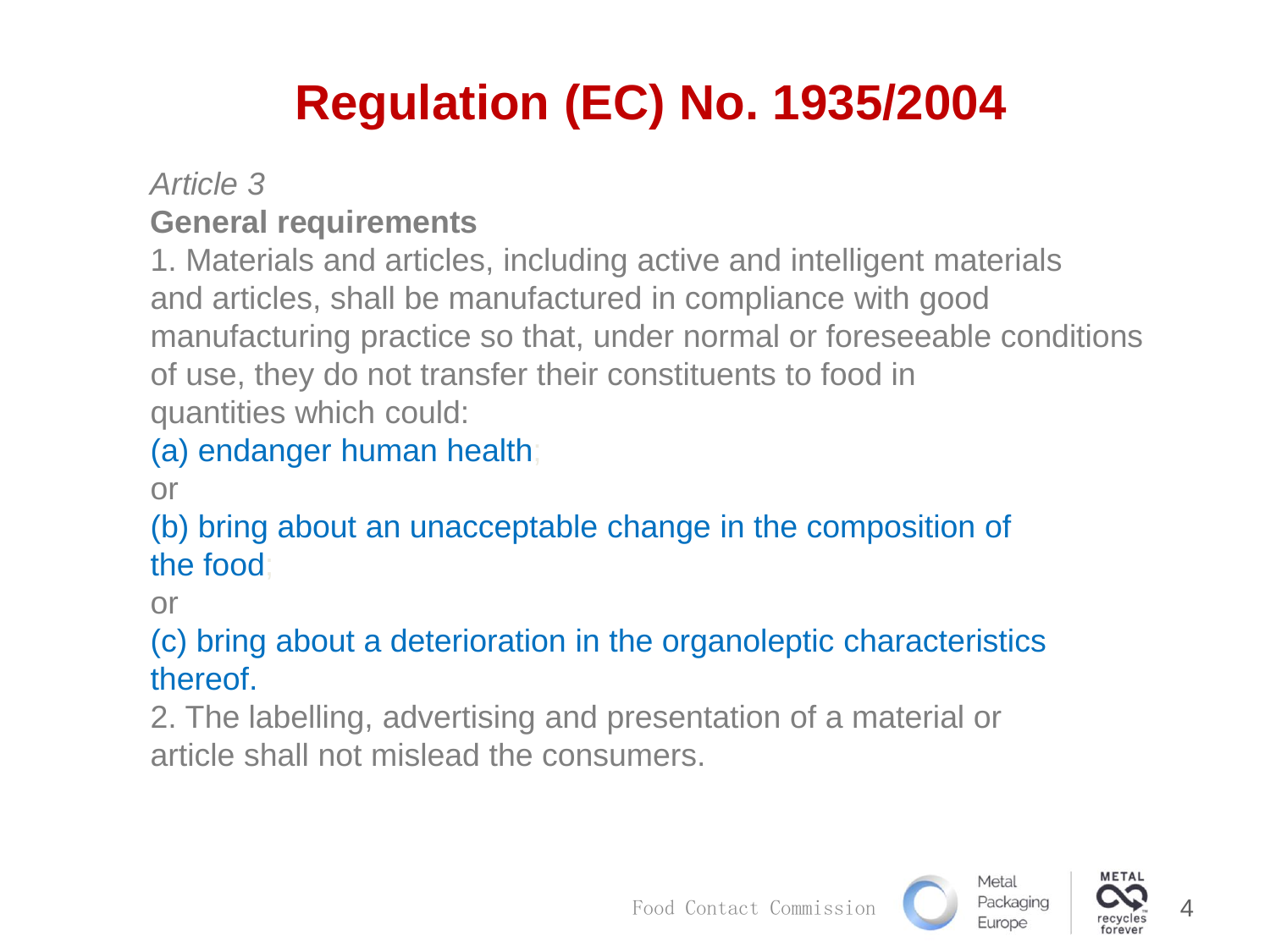#### **Coatings for metal packaging**

- As for many other FCM there is no specific legal measure for food contact coatings available on EU level.
- There is no harmonised positive list for starting substances used in food contact coatings available on EU level.
- There is no harmonised procedure how to demonstrate compliance of food contact coatings with EU Framework Regulation (EC) No 1935/2004.

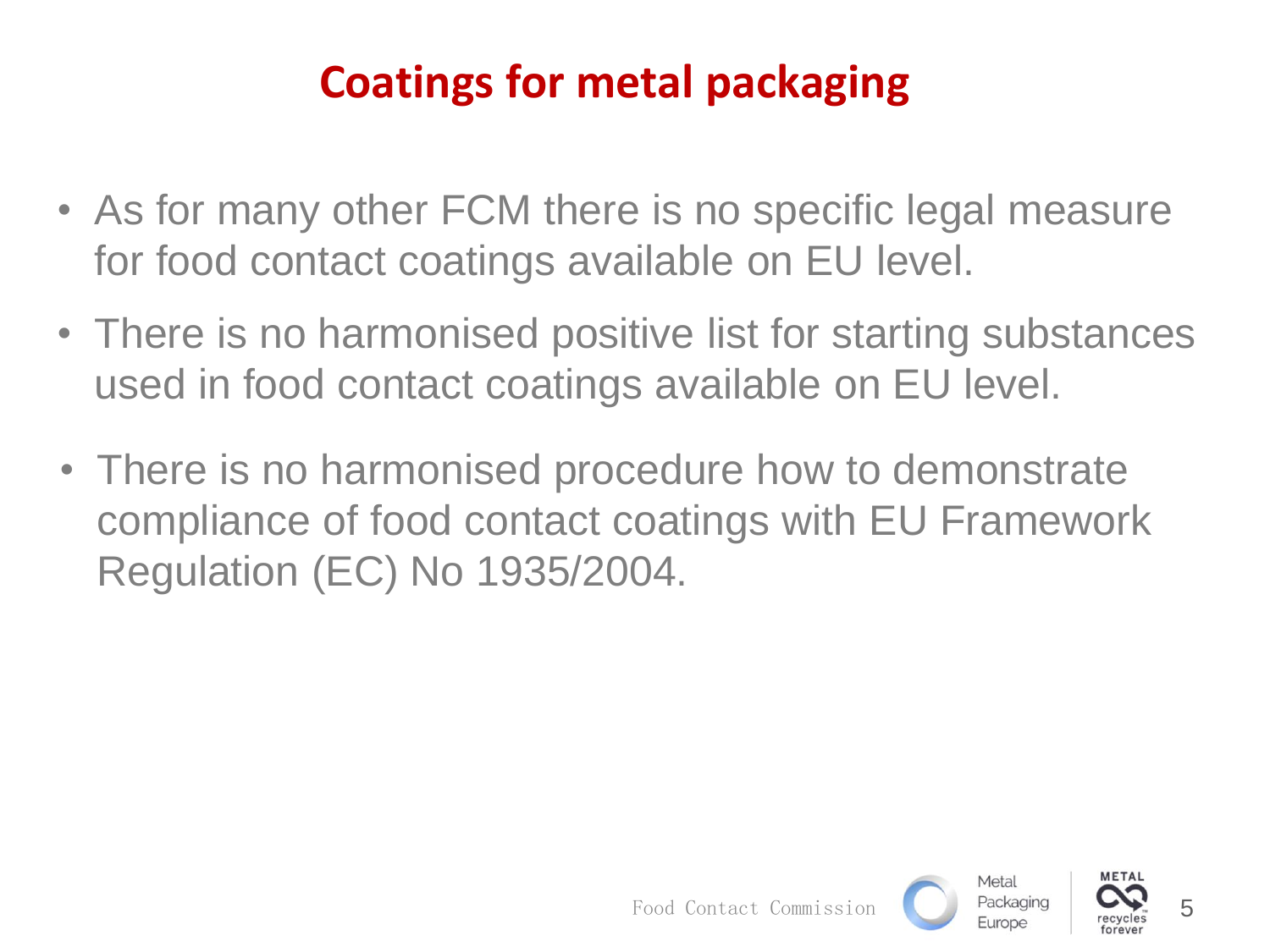- CEPE Code of Practice for Coated Articles where the Food Contact Layer is a Coating, Ed. 4, 2 Feb 2009
- Council of Europe, Resolution AP(2004)1
- Legal requirements of EU member states, e.g. - *Netherlands*: Warenwet, Hoofdstuk X "Deklagen"
	- *Spain*: Royal Decree 847/2011
	- *Italy*: Ministerial Decree of March 21, 1973 (amended)
	- *Belgium*: Royal Decree of September 25, 2016
	- US FDA Regulations, e.g. 21 CFR 175.300

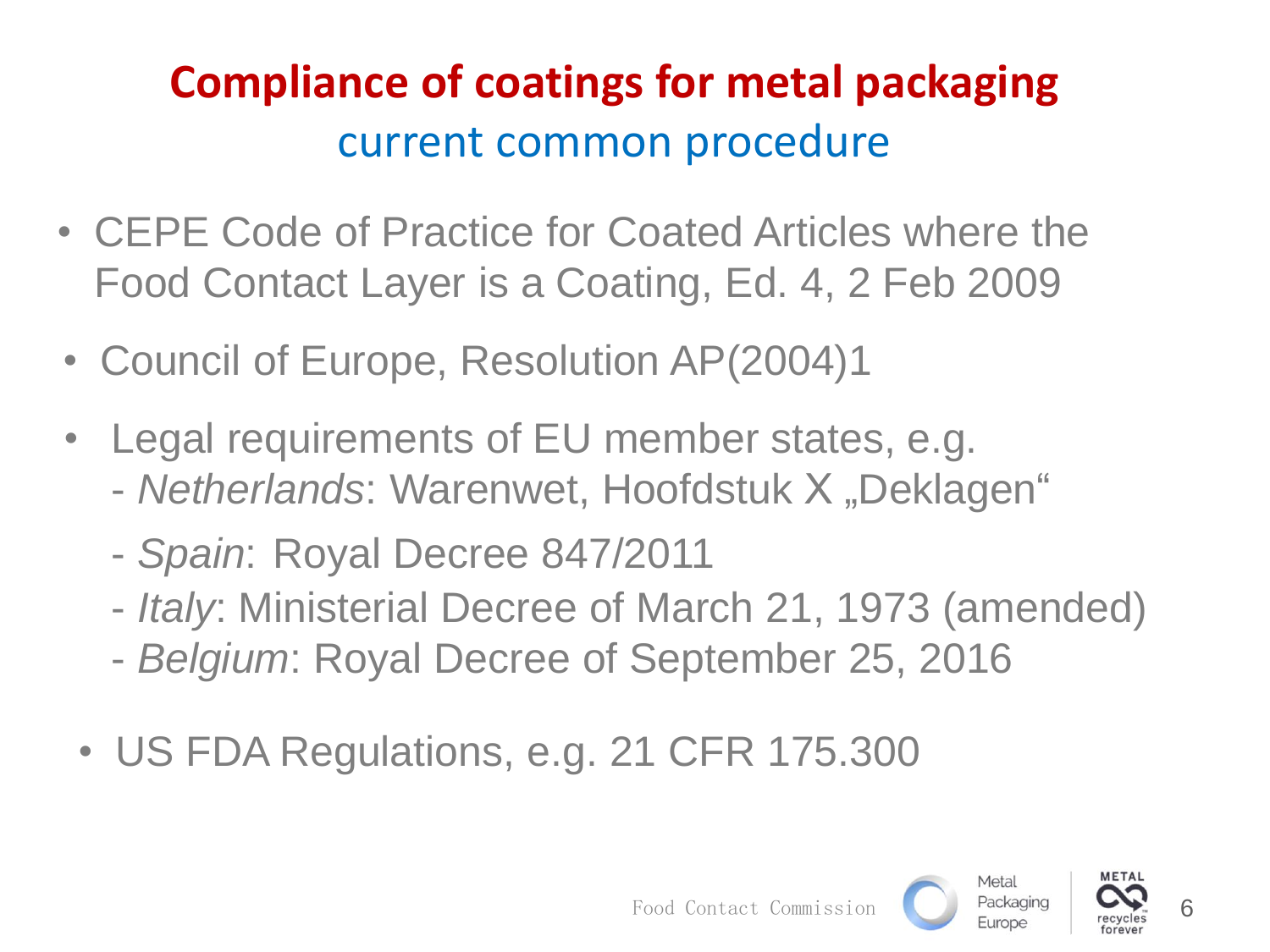- Evaluation of coating composition, starting substances (monomers, resins, additives, catalysts, solvents, pigments …)
	- Listed in Regulation (EU) No 10/2011 (plastics)
	- $\checkmark$  Risk assessed according to EFSA guidelines
	- (Listed in national regulations for Food contact coatings)
	- $\checkmark$  Risk assessed non-listed substances (IAS and NIAS)
	- Not risk assessed non-listed substances (IAS and NIAS)

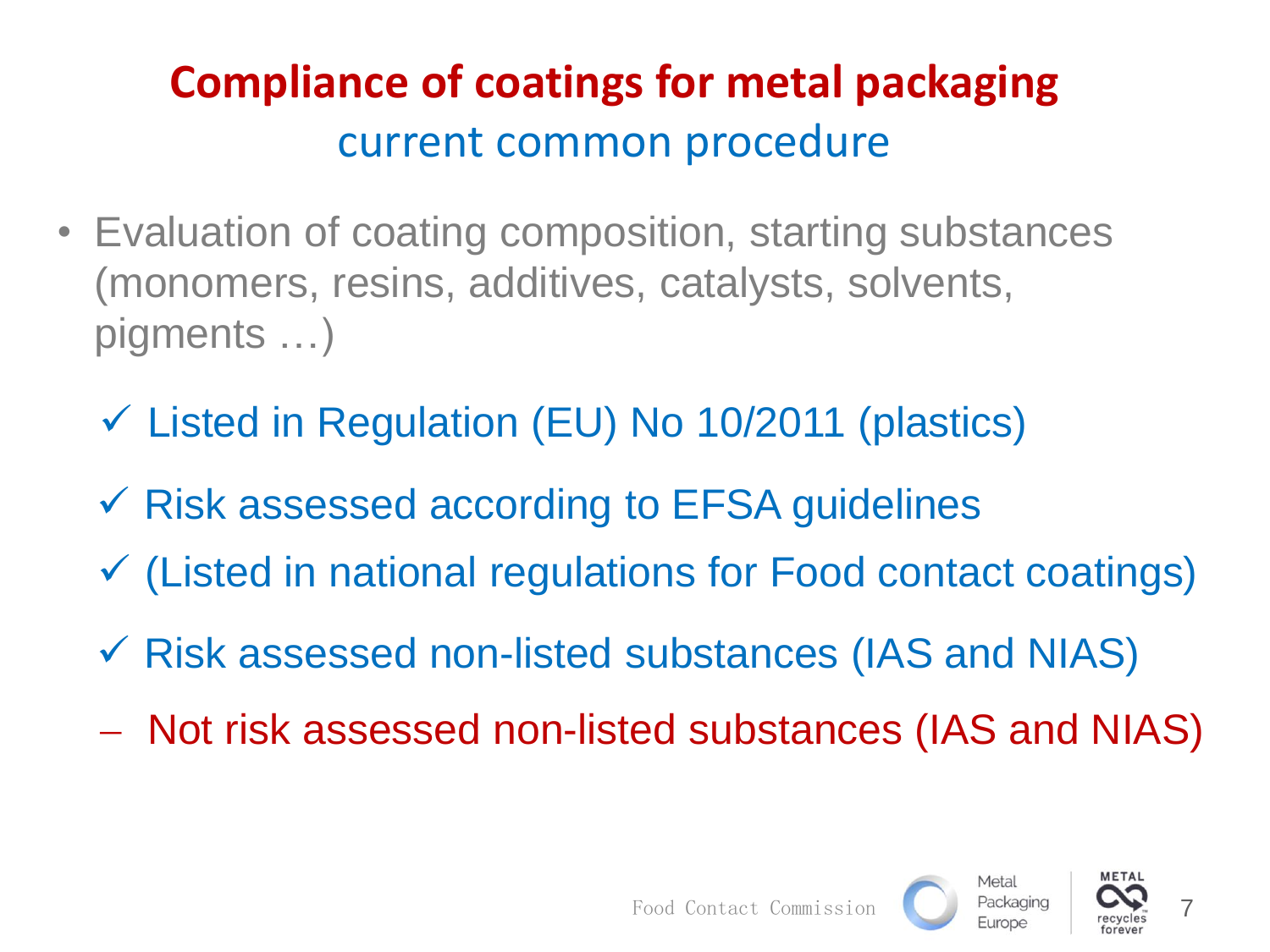- Evaluation of coating composition, starting substances (monomers, resins, additives, catalysts, solvents, pigments …)
- Overall and specific migration tests reflecting intended conditions of application of the coating. Analytical procedures similar to methods for plastics (with exemptions, e.g. simulant B 3% acetic acid)
- Non-targeted screening for NIAS (volatile, semi-volatile, non-volatile)
- Organoleptic tests (DIN 10 955)
- Evaluation of compliance of the coating with framework requirements (Regulation (EC) No 1935/2004)

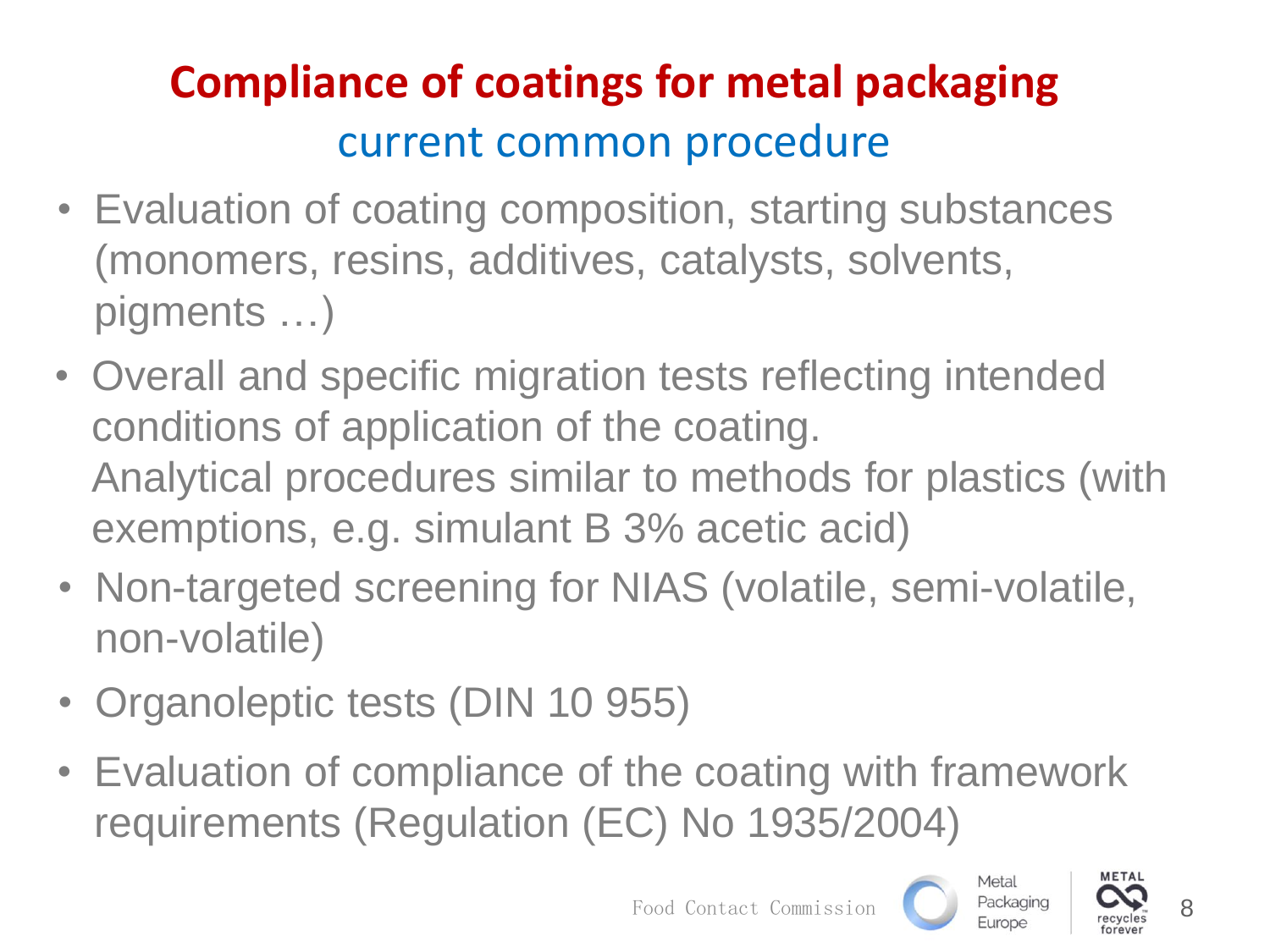- Evaluation of coating composition, starting substances (monomers, resins, additives, catalysts, solvents, pigments …) including risk-assessments where needed
- Overall and specific migration tests reflecting intended conditions of application of the coating. Analytical procedures similar to methods for plastics (with exemptions, e.g. simulant B 3 % acetic acid)
- Non-targeted screening for NIAS (volatile, semi-volatile, non-volatile)
- Organoleptic tests (DIN 10 955)
- Evaluation of compliance of the coating with framework requirements (Regulation (EC) No 1935/2004)



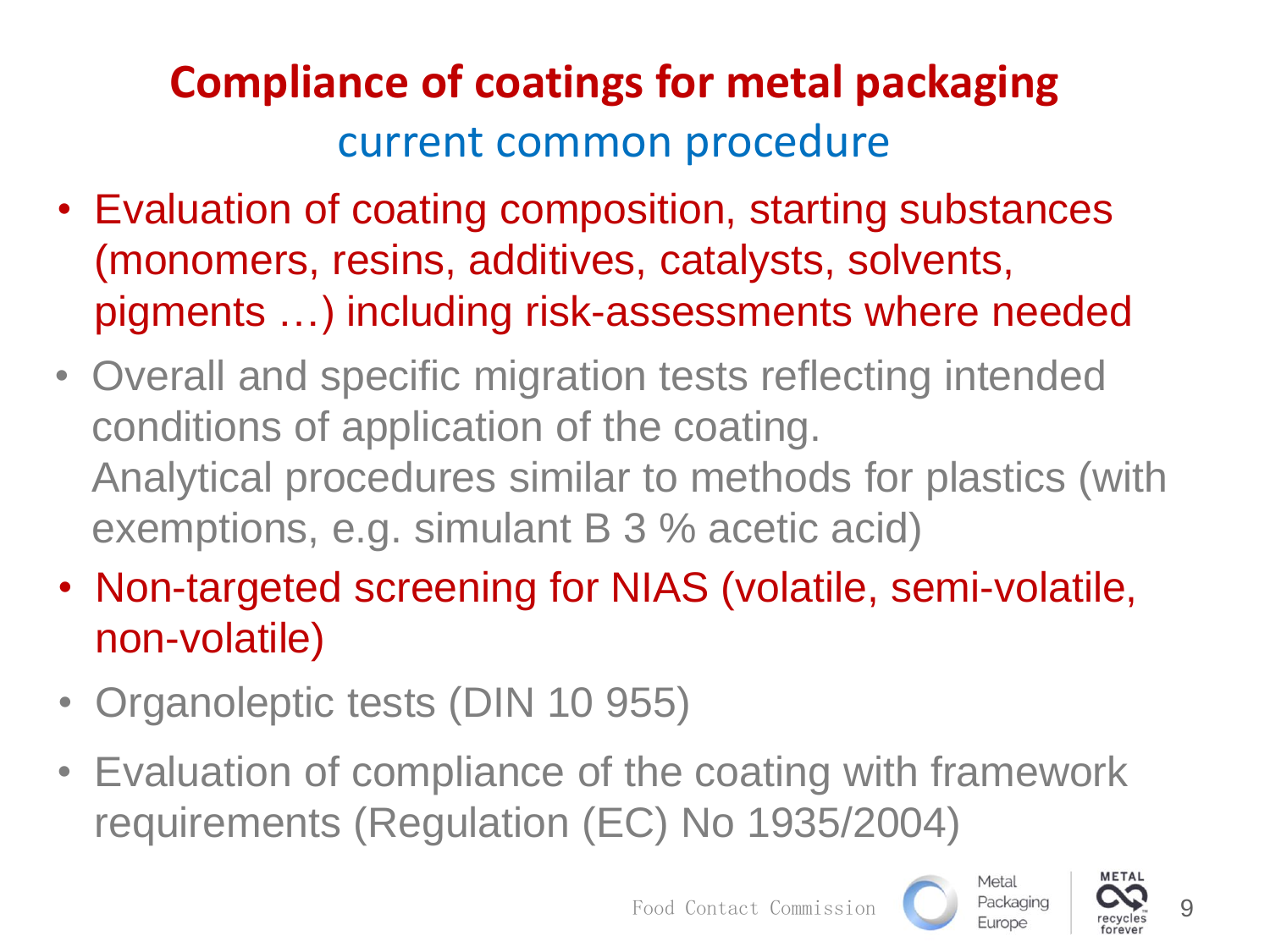## **Risk assessment for IAS and NIAS** principles and sources

- Following EFSA principles as described in Opinion published on January 28, 2016 (EFSA Journal 2016;14(1):4357)
- Following TJIG TSC33 *NIAS Guidelines for Coated Rigid Metal Packaging Intended for Direct Food Contact* (Ver. 1.7.2 May 2018)
- Taking into account ILSI *Guidance on Best Practices on the Risk Assessment of NIAS in Food Contact Material and Articles* (ILSI Europe May 2015)
- **Risk = Hazard X Exposure**

An appropriate exposure assessment as well as a hazard assessment are required for the risk assessment.





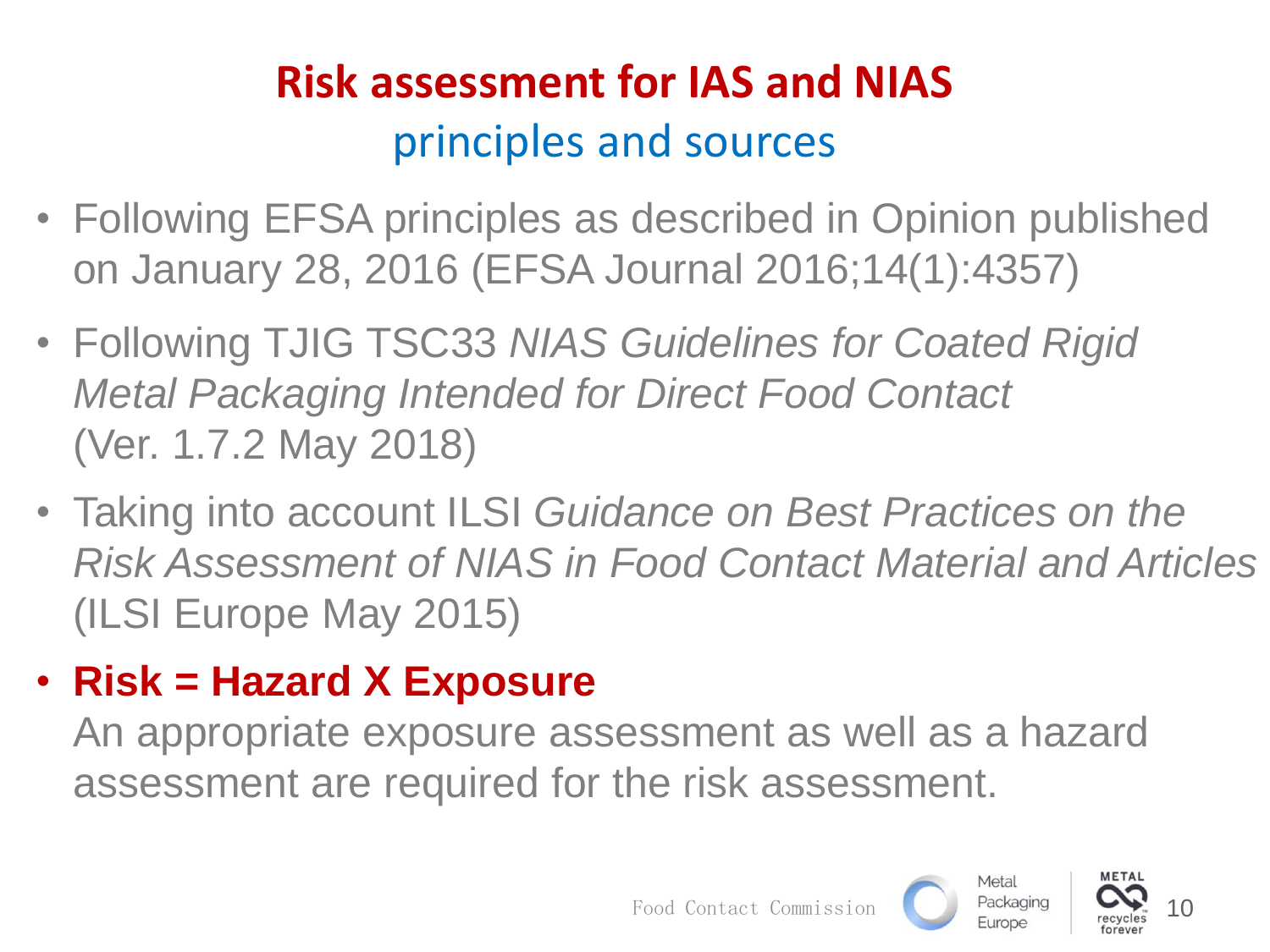#### **Risk assessment for IAS and NIAS**



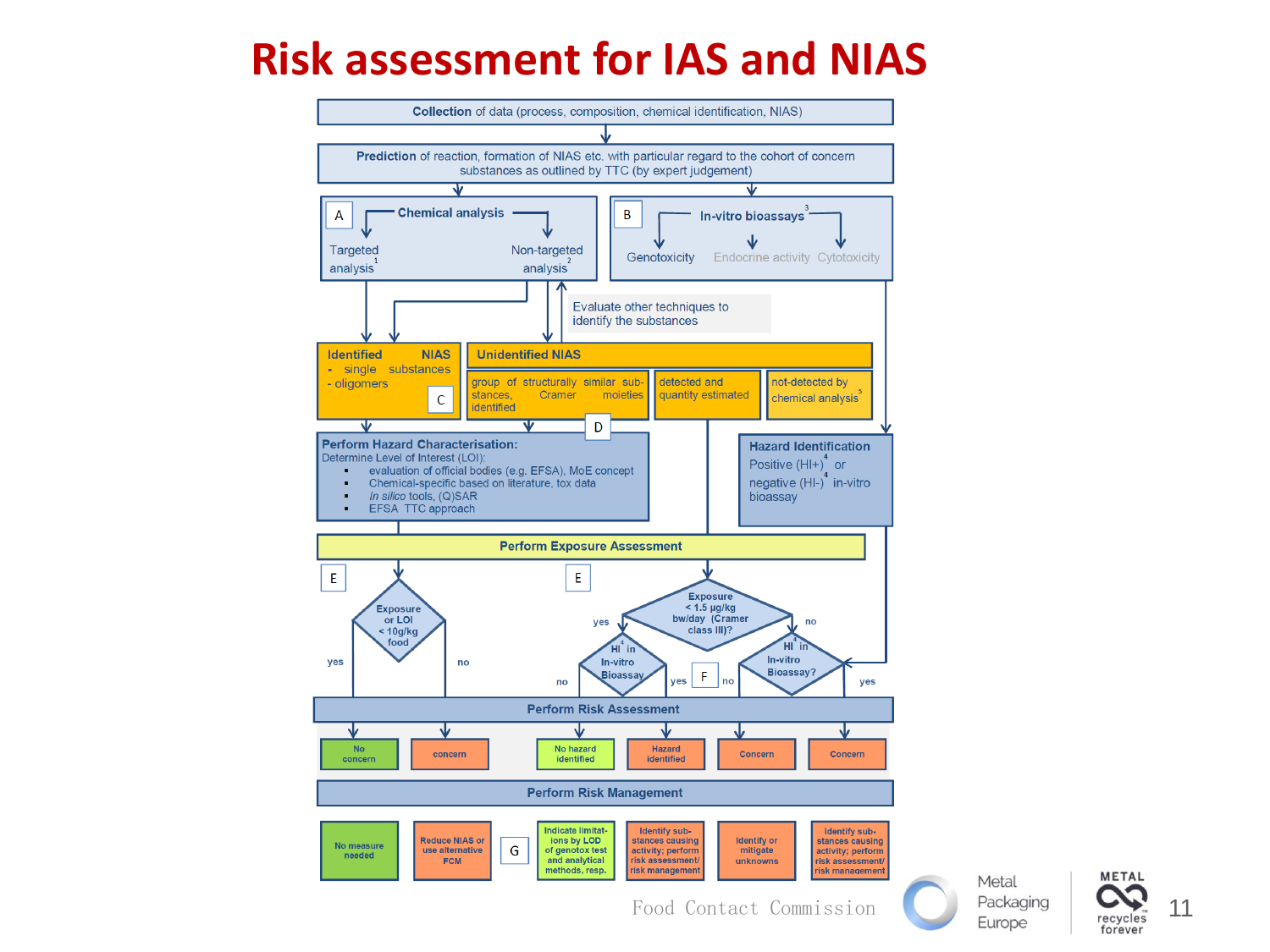## **Risk assessment for IAS and NIAS** hazard assessment

- Use of available adequate toxicological data for the substance (oral exposure, relevant concentrations)
- In case no toxicological data are available:
	- $\div$  For unknown substances (NIAS screening): demonstrate that presence of genotoxic substances is unlikely (bioassy, chemical analysis, argumentation)
	- **❖** For identified substances:

- Application of the EFSA TTC (threshold of toxicolgical concern) concept including determination of Cramer Class (I, II or III) **Remark**: TTC is **not** applicable for: high potency carcinogens, inorganic substances, metals and organometallics, proteins, steroids, known or predicted bio accumulative substances, nanomaterials, radioactive substances, organophosphates and carbamates)

- *in-silico*-Tools, (Q)SAR, MoE concept

• Determine Level of Interest (LOI)



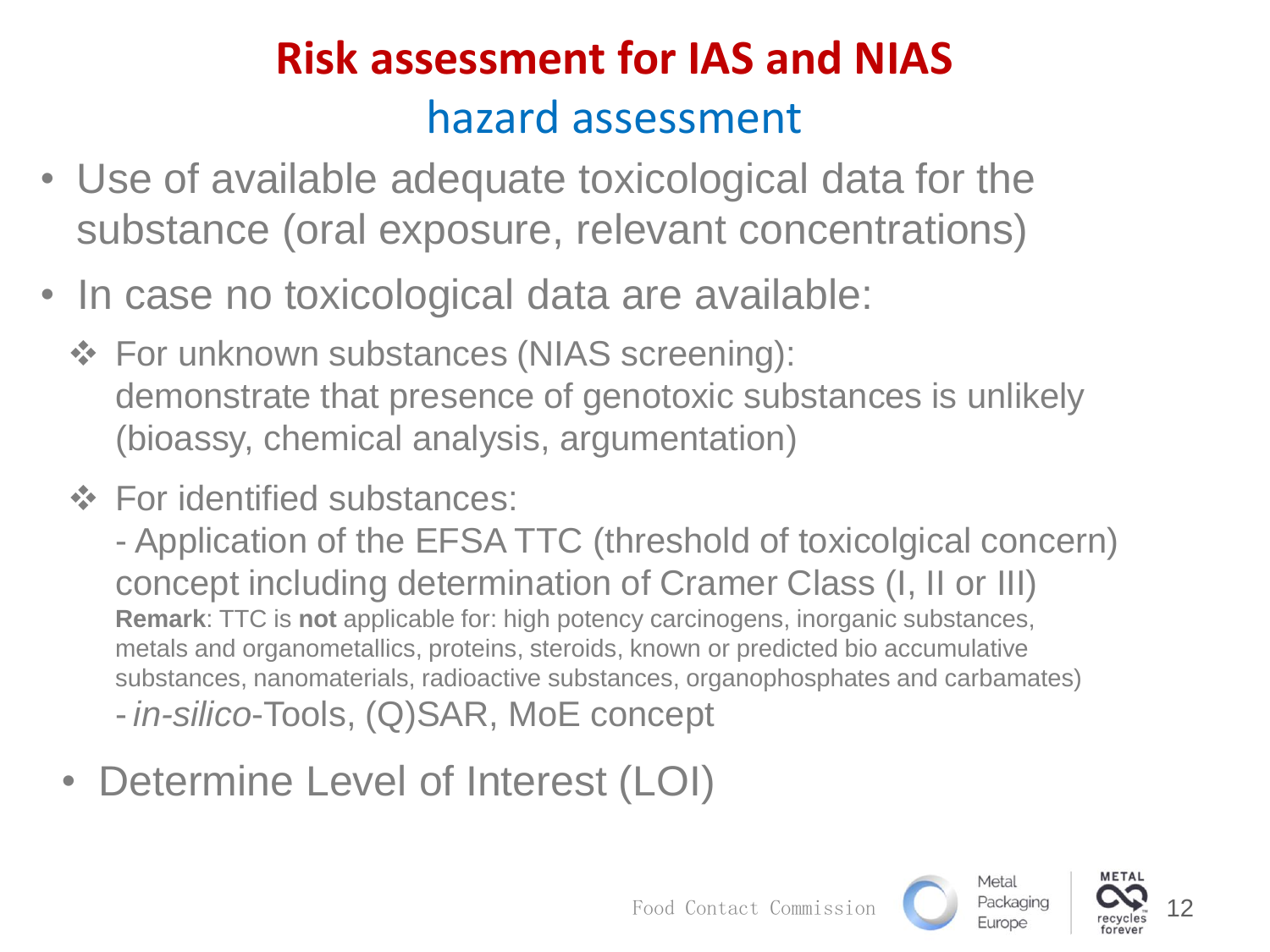#### **Risk assessment for IAS and NIAS** exposure assessment

- Determine concentration of the migrant in food/food simulant.
- Take into account for each type of food the amount consumed by the relevant consumer group. EFSA Comprehensive Food Consumption Database may be used.
- The exposure assessment can also be performed by using the FACET® exposure tool.

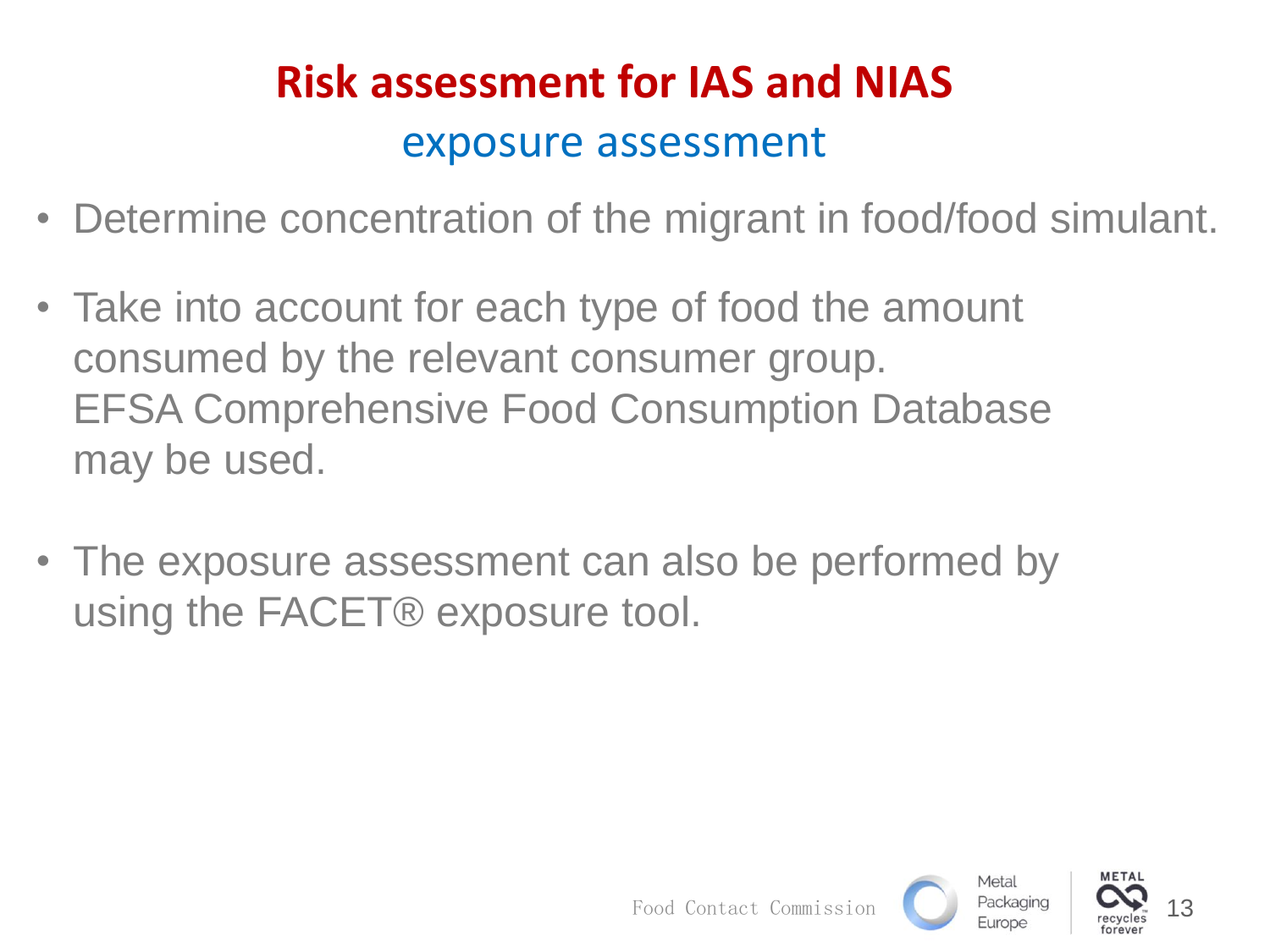#### **Risk assessment for IAS and NIAS** determination of risk

- Use TTC approach when presence of genotoxicity could be demonstrated to be unlikely, no other source of toxicological data is available and the substance does not belong to the TTC exclusion groups.
- Otherwise an LOI of 10 µg/kg food may be used as a pragmatic compromise until analytical techniques are developed that allow to measure the substance efficiently at 0.0025 µg/kg bw per day.
- Define approriate risk management measures.

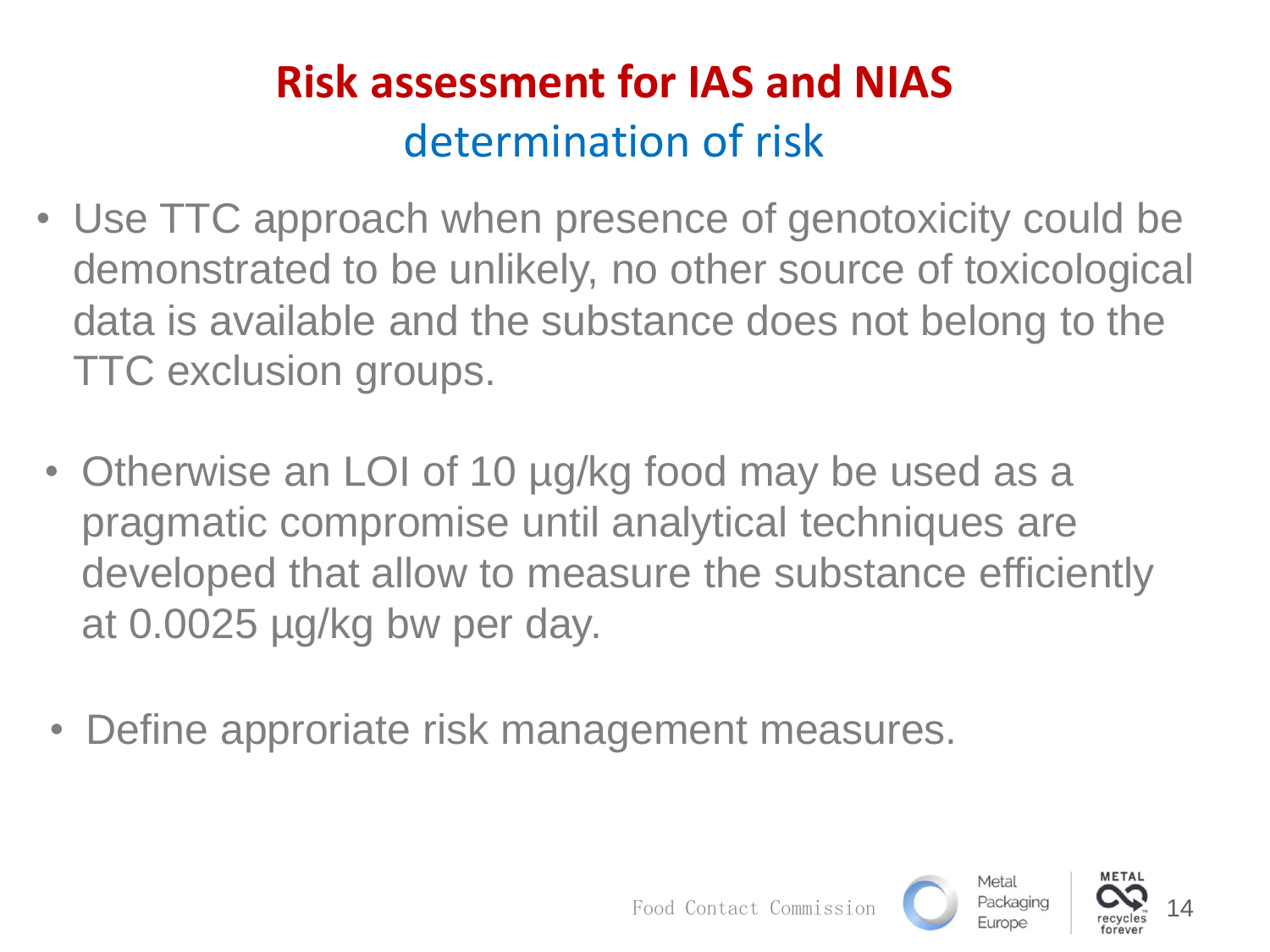## **Risk assessment for IAS and NIAS** why common sense of all involved parties is required

- Transparency and a gentile flow of information within the supply chain is needed to efficiently apply the risk assessment and risk management concept
- Risk assessments based on publicly recognised rules need to be carried out also by industry or accredited private bodies in order to manage the enormous workload and comply with time-to-market logic.
- For the time being compromises have to be accepted because available analytical tools often do not allow to identify substances or to reach sufficiently low LODs and bio-assays do not have sufficient sensitivity.

15

Metal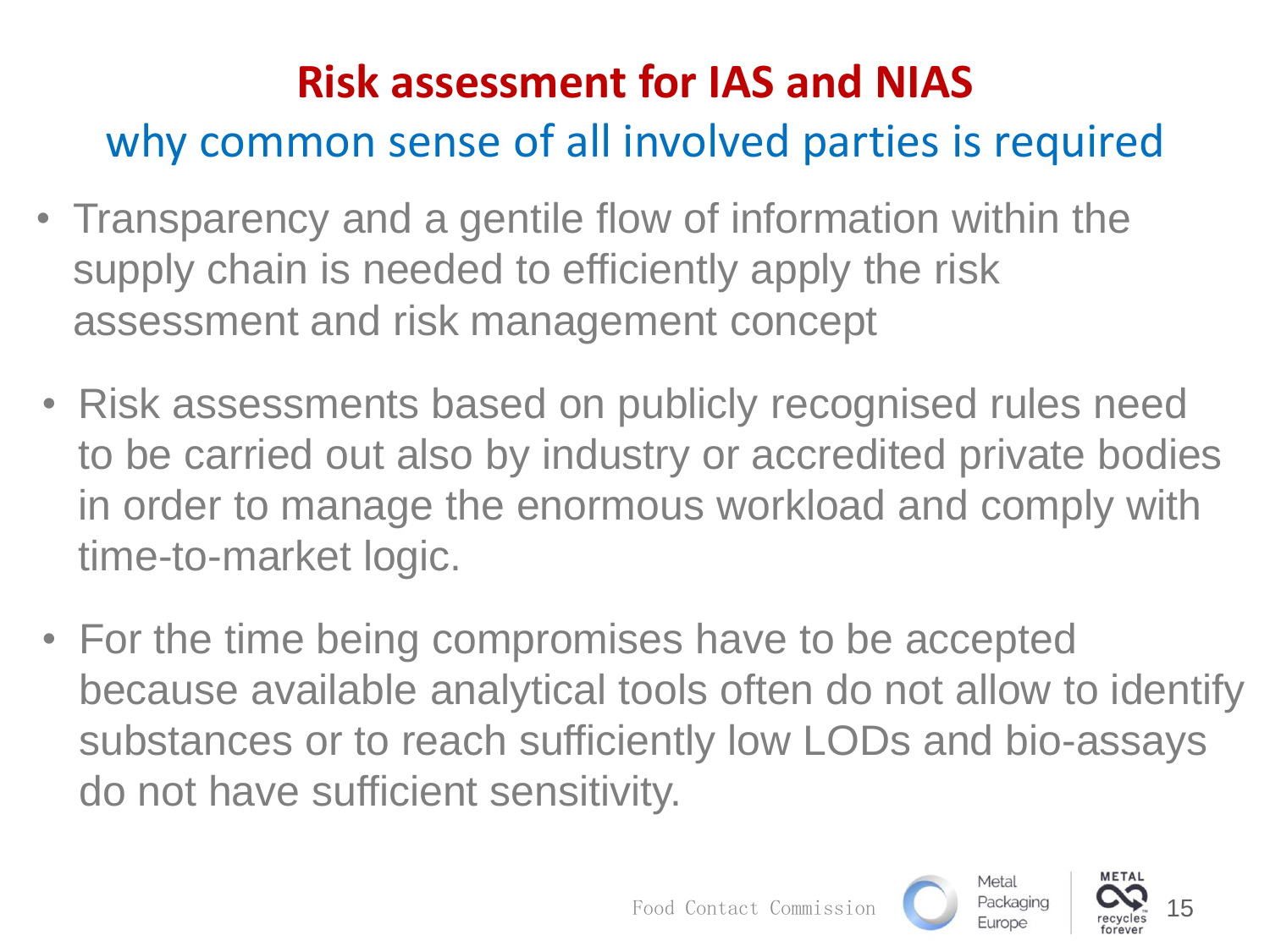#### **Change of Paradigms**

#### **Past**

Safety and compliance of FCM/FCAs had to be demonstrated with technically and economically reasonable measures (GMP)

#### **Presence (and Future?)**

Safety and compliance of FCM/FCAs has to be demonstrated by a full risk assessment for **all** migrating substances which can be detected by available analytical procedures.(, forest of peaks" and NIAS)

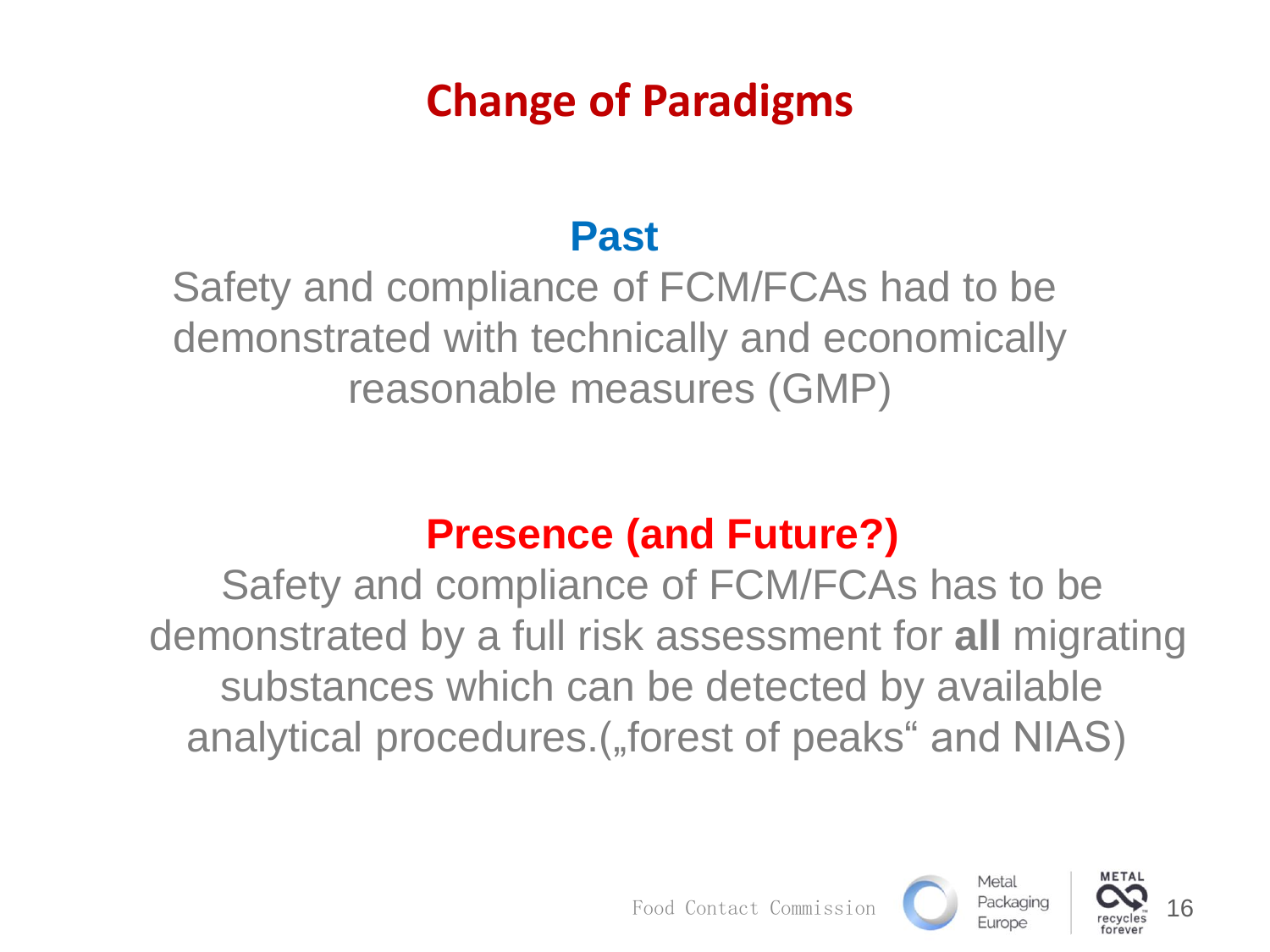#### **Balanced Risk Management ?**

- ca. 1000 unknown components (e.g. roasted coffee)
- exposure: ca. 1 g/person/day
- Only food additives as well as few flavour componens and contaminants/pesticides are risk assessed and risk managed

#### **Food Food Contact Materials**

- ca. 50 unknown components (e.g. resinous coating)
- exposure: ca. 0,0001 g/person/day
- Any migratable known or unknown component needs to be risk assessed and risk managed